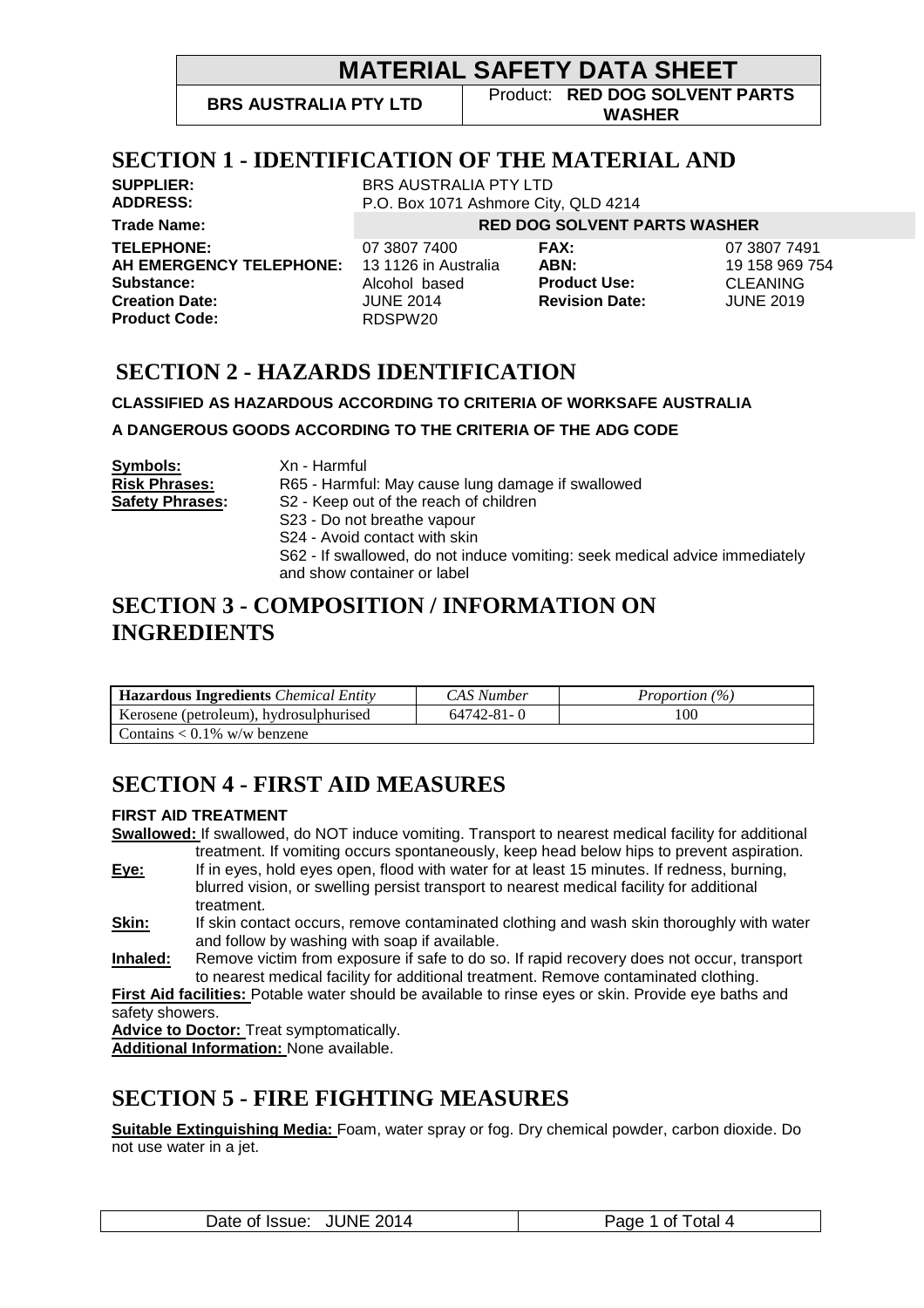**BRS AUSTRALIA PTY LTD** Product: **RED DOG SOLVENT PARTS WASHER**

**Hazards from combustion products:** Carbon monoxide may be evolved if incomplete combustion occurs. Will float and can be reignited on surface water. Vapour is heavier than air, can spread along ground and distant ignition is possible.

**Precautions F Special Protective Equipment:** Wear full protective clothing and self-contained breathing apparatus.

**Additional Information:** Hazchem code – Not applicable .

## **SECTION 6 - ACCIDENTAL RELEASE MEASURES**

Observe all local and national regulations.

**Spills and Disposal:** Avoid contact with spilled or released material. Shut off leaks, if possible without personal risks. Remove all sources of ignition in the surrounding area. Use appropriate containment to avoid environmental contamination. Prevent from spreading and entering waterway using sand, earth or other appropriate barriers. Take precautionary measure against static discharge. Ensure electrical continuity by bonding and earthing all equipment.

**Methods and Materials for Containment and Clean Up Procedures:** For small spills (<1 drum), transfer by mechanical means to a labelled, sealable container for product recovery or safe disposal. Allow any residues to evaporate or use an appropriate absorbent material and dispose of safely. For larger spills (> 1 drum), transfer by means such as a vacuum truck to a salvage tank for recovery or disposal. Do not flush residues with water. Retain as contaminated waste. Allow any residues to evaporate or use an appropriate absorbent material and dispose of safely.

# **SECTION 7 - HANDLING AND STORAGE**

**Precautions for Safe Handling and Storage:** Avoid breathing of or contact with material. Use in well ventilated areas. Wash thoroughly after handling. Avoid contact with skin and eyes and clothing. Handle open containers in well ventilated area. Ensure that the workplace is ventilated such that the Occupational Exposure limit is not exceeded. Do not empty into drains. Do not eat, drink or smoke in contaminated areas. Before eating, drinking or smoking, remove contaminated clothing and wash hands. Do not store near strong oxidants.

**Dispensing:** Electrostatic charges may be generated during transfer. Electrostatic discharge may cause fire. Ensure electrical continuity by earthing all equipment. **Flammability:** Highly flammable.

# **SECTION 8 EXPOSURE CONTROLS / PERSONAL PROTECTION**

**Exposure Standards:** In the absence of occupational exposure standards for this product, it is recommended that the following be adopted:

Mineral Spirits 175-220, HSPA 350mg/m 3 TWA (8hr).

**Biological Limit Values:** No biological limit allocated.

#### **Personal Protective Equipment:**

**Respiratory Protection:** If work practices do not maintain airborne level below the exposure standard, use appropriate respiratory protection equipment. When using respirators, select an appropriate combination of mask and filter and select a filter for organic gases and vapours (boiling point > 65 Deg C). Respirators should comply with AS1716 or an equivalent approved by a state/territory authority.

**Hand Protection:** Use solvent resistant gloves (nitrile for longer term protection or PVC and neoprene for incidental splashes).

**Eye Protection:** Wear safety goggles.

**Protective Clothing:** Use chemical resistant glove/gauntlets, boots and apron. Skin protection not ordinarily required beyond standard issue work clothes.

**Engineering Controls:** Ensure that adequate ventilation is provided. Maintain air concentrations below recommended exposure standards. Avoid generating and inhaling mists. Keep containers closed when not in use.

## **SECTION 9 - IDENTIFICATION**

Date of Issue: JUNE 2014 **Page 2 of Total 4**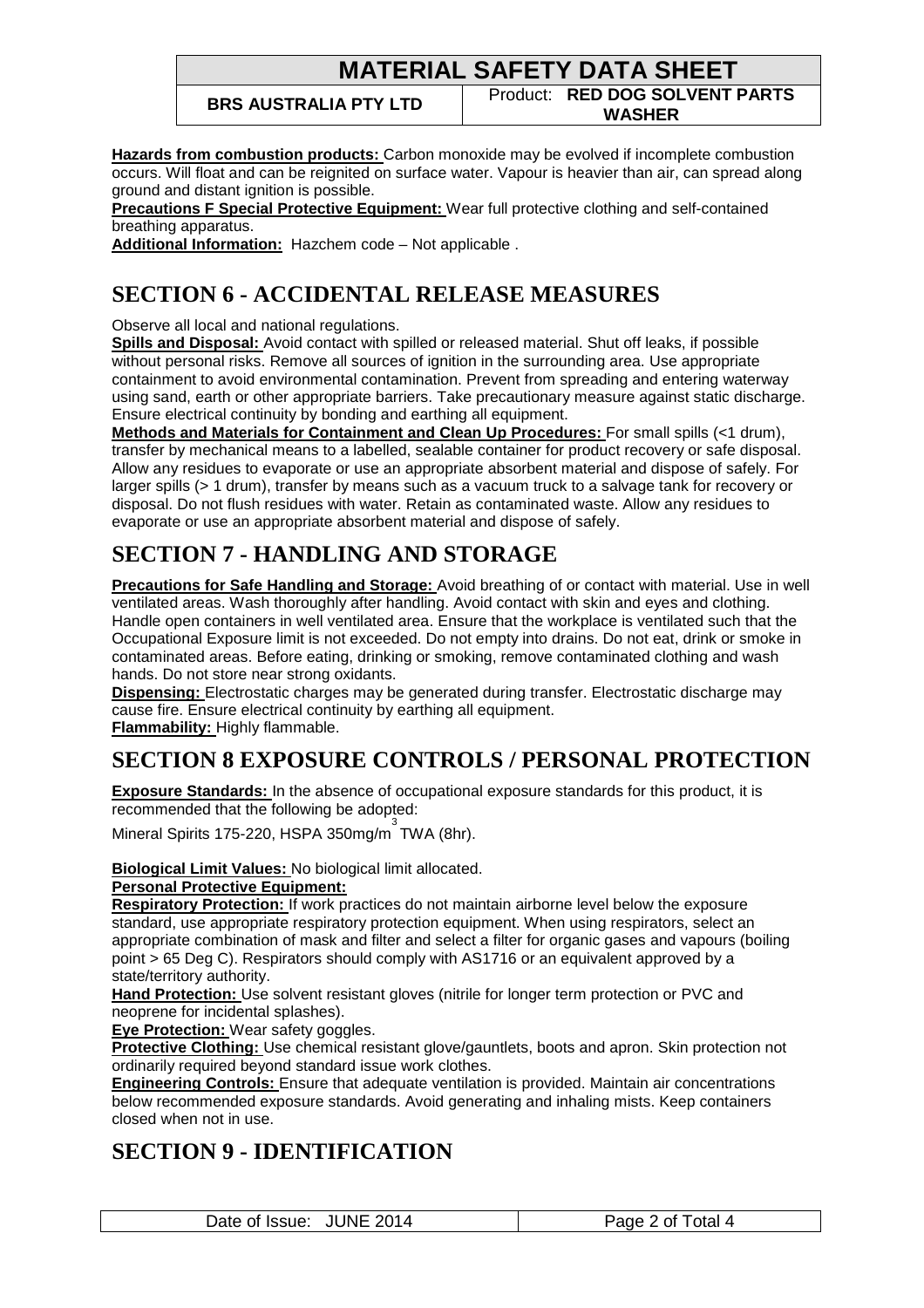**BRS AUSTRALIA PTY LTD** Product: **RED DOG SOLVENT PARTS WASHER**

| PHYSICAL DESCRIPTION / CHEMICAL PROPERTIES |                          |
|--------------------------------------------|--------------------------|
| Appearance:                                | <b>Colourless Liquid</b> |
| Odour:                                     | Paraffinic               |
| pH:                                        | N/A                      |
| Vapour Pressure: (mmHg @ 20°C)             | Data not available       |
| Vapour Density (air = $1$ ):               | $\triangleright$ 1       |
| Boiling Point (°C):                        | Typical 195 - 260        |
| Freezing/Melting Point (°C):               | Data not available       |
| Solubility in Water:                       | Negligible               |
| Specific Gravity (g/ml @ 15°C):            | $0.80 - 0.83$            |
| Flashpoint (°C):                           | Typical 75               |
| Flammability Limits (%):                   | $0.6 - 7.0$              |
| Auto Ignition Temperature (°C):            | 200<br>➤                 |
| <b>Percent Volatiles:</b>                  | Data not available       |

## **SECTION 10 - STABILITY AND REACTIVITY**

**Chemical Stability:** Stable under normal conditions of use.

**Conditions to Avoid:** Avoid heat, sparks, open flames and other ignition sources.

**Incompatible Materials:** Strong oxidising agents.

**Hazardous Decomposition Products:** Thermal decomposition is highly dependant on conditions. A complex mixture of airborne solids, liquids, gases, including carbon monoxide, carbon dioxide and other organic compounds will be evolved when this material undergoes combustion or thermal or oxidative degradation.

# **SECTION 11 - TOXOCOLOGICAL INFORMATION**

**HEALTH EFFECTS** 

Acute:

**Swallowed:** Expected to be of low toxicity: LD50>2000mg/kg, Rat. Aspiration into lungs when swallowed or vomited may cause chemical pneumonitis which can be fatal.

**Eye:** Mild irritant.

**Skin:** Mild irritant. Prolonged contact may cause defatting of skin which can lead to dermatitis.

**Inhaled:** Expected to be of low toxicity: LC50 greater than near-saturated vapour concentration / 4 hours, Rat.

**Chronic:** Central nervous system: repeated exposure affects the nervous system.

## **SECTION 12 - ECOLOGICAL INFORMATION**

#### **Ecotoxicity:**

Fish : Harmful: 10 <LC/EC/IC50 <= 100 mg/l Aquatic Invertebrates : Low Toxicity: 1 <LC/EC/IC50 > 100 mg/l Algae : Harmful: 10 <LC/EC/IC50 <=100 mg/l Microorganisms : Expected to be harmful: 10 <LC/EC/IC50 <= 100 mg/l **Mobility:** Adsorbs to soil and has low mobitity. Floats on water.. **Persistance/degradability:** Readily biodegradable. Oxidises by photo-chemical reactions in air. **Bioaccumulation:** Has the potential to bioaccumulate.

#### **SECTION 13 - DISPOSAL CONSIDERATIONS**

**Disposal Methods:** Ensure waste disposal conforms to local waste disposal regulations.

#### **SECTION 14 TRANSPORT INFORMATION**